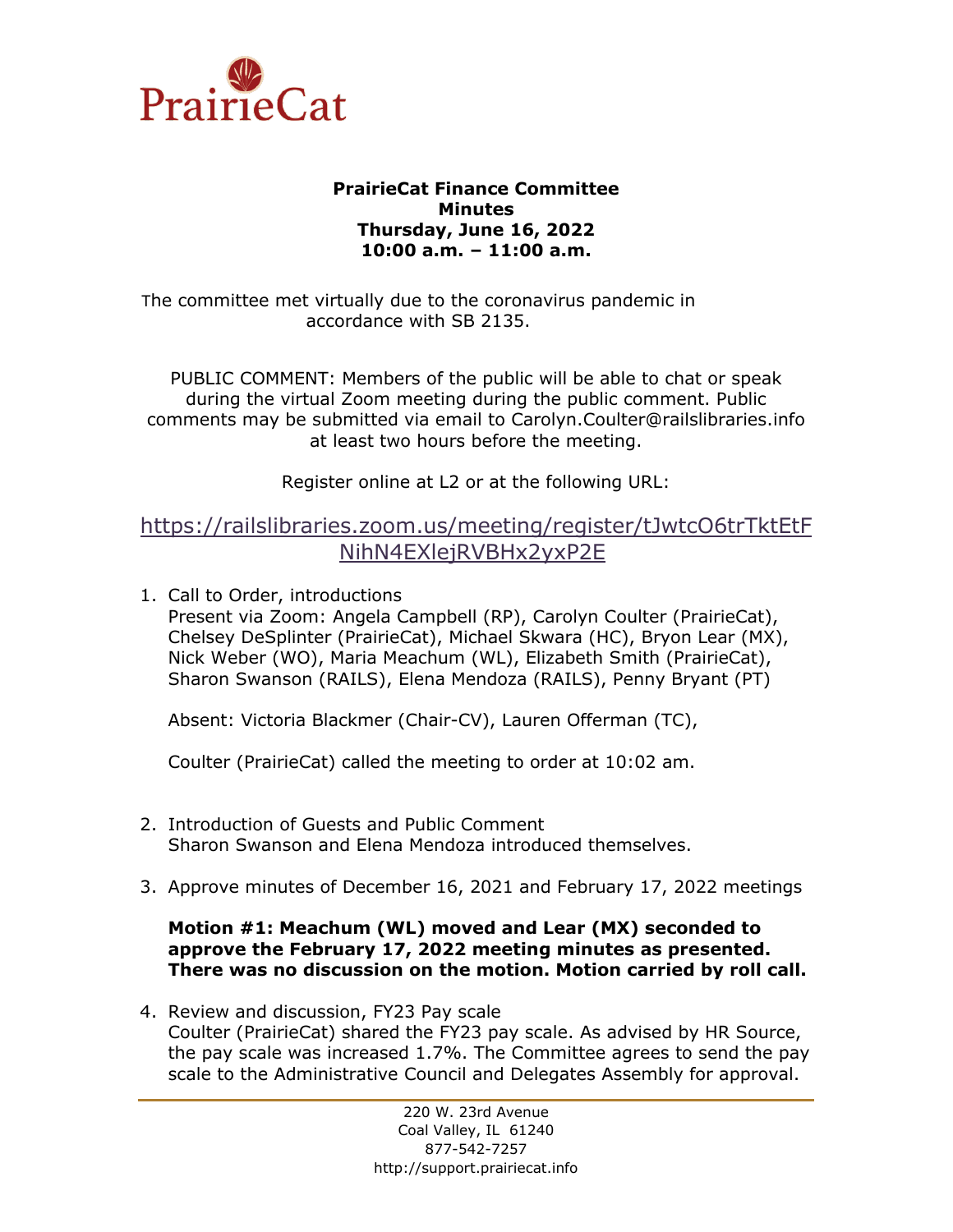5. Approval, FY23 meeting dates

**Motion #2: Meachum (WL) moved and Skwara (HC) seconded to approve the FY23 meeting dates as presented, with the change from September 15th to September 9th, 2022. There was no discussion on the motion. Motion carried by vocal affirmation.**

6. Review and discussion, CD and IL fund investments Swanson (RAILS) stated PrairieCat has historically maintained an interestbearing checking account with Bank Orion, the balance of which is currently \$1,423,897 as of June 8, not including the annual Innovative Interfaces payment and other invoice payments totaling approximately \$400,000. The current rate of earnings on the checking account is .30% which is .05% above the current rate offered by Bank Orion for money market accounts.

As of December 2019, the PrairieCat Administrative Council decided to open an account with Illinois Funds due to the combination of attractive interest rates (then at 1.72%) as well as the liquidity of a money market account that is also considered fully secured under the Illinois Public Funds Investment Act. In March of 2020, the Federal Reserve lowered interest rates to zero in an effort to protect the economy from the impact of COVID-19. Unfortunately, the interest rate at Illinois Funds fell since those actions and is only becoming attractive again in recent months.

When interest rates at Illinois Funds fell below the rate offered at Bank Orion, the PrairieCat Finance Committee and Administrative Council directed that the balance of the Illinois Funds account be transferred back to Bank Orion leaving a remaining balance of \$176.36 to keep the account open for future flexibility should interest rates rise. To increase investment earnings, PrairieCat staff reached out to several banks regarding investment options, and the ultimate recommendation and decision of the Finance Committee and Administrative Council was to open a \$500,000 12-month Certificate of Deposit (CD)with Bank Orion at .75%. This investment amount was based on PrairieCat's need to maintain a\$500,000 minimum balance in the checking account to qualify for the interest rate of .30%, and the need to have a target liquid balance of \$650,000 to cover operational expenses.

This first CD matured, and it was determined that renewing the CD at a rate of .50% was the best option, given the declining outlook for interest rates. The current CD with Bank Orion once again matures on August 7, 2022.

Swanson continued saying if we assume the checking account balance is left with \$500,000 at the point of any investment decision and the pattern of spending for this next 12 months is identical to FY22, the checking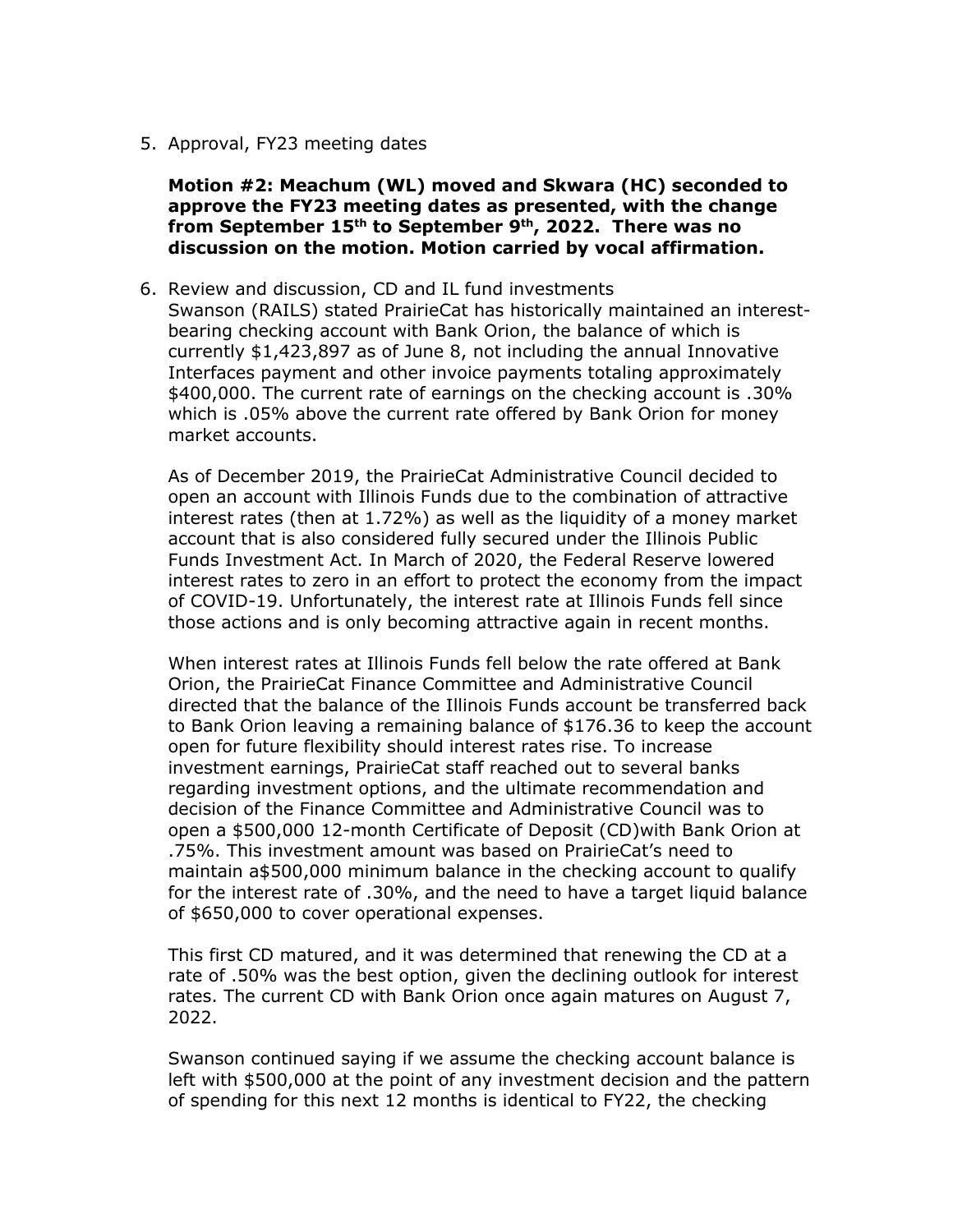account balance would be expected to fluctuate between \$500,000 and \$800,000 over the course of the next 12 months. It is possible, if the expenses differ from last year's amounts and patterns, that the checking account could dip below \$500,000 for a short period of time, in which case the interest rate on the checking account for that period would fall to .20%.

During times of very low interest, Bank Orion has stably maintained their interest rates. PrairieCat is currently earning above the money market rates on their checking account.

The rates on money market accounts can change by the hour but reports from the Federal Open Market Committee indicate that they are expected to raise interest rates by .50% at their September meeting. Their expected end of calendar year rate goal is 2%. The Federal Reserve needs to be cautious about raising interest rates too fast during a period of rising inflation to avoid throwing the country into a recession.

Interest rates are rising market-wide and are expected to continue to rise. Locking-in interest rates in a CD right now, given current knowledge of the Federal Reserves' projections of interest rate increases, would seem to lock PrairieCat in at a rate that would remain below market rates. Our recommendation would be to redeem the CD with Bank Orion and move a total of \$700,000 from Bank Orion to Illinois Funds for the higher interest rates. This would ensure a large enough checking account balance to meet expenses and still earn .30% for this account. As a precautionary statement, this does not rule out the possibility that the interest rate outlook could change very rapidly, but with the liquidity that the Illinois Funds offers, the opportunity to re-evaluate investment options is always open.

Coulter (PrairieCat) stated this would leave us with enough in the checking account to cover our needs while gaining higher interest from the Illinois Funds. Meachum (WL) agrees with this proposal and asked when we could move the money? Swanson clarified that we can't move the \$700,000 before August 7, 2022 without penalty, however we could transfer \$200,000 now because we would still meet BankOrion's minimum balance requirement.

Coulter will pass along the Committee's recommendation to move \$200,000 from BankOrion to Illinois Funds in July and move the remaining \$300,000 in August when the CD matures.

7. Adjournment The meeting adjourned at 10:19am